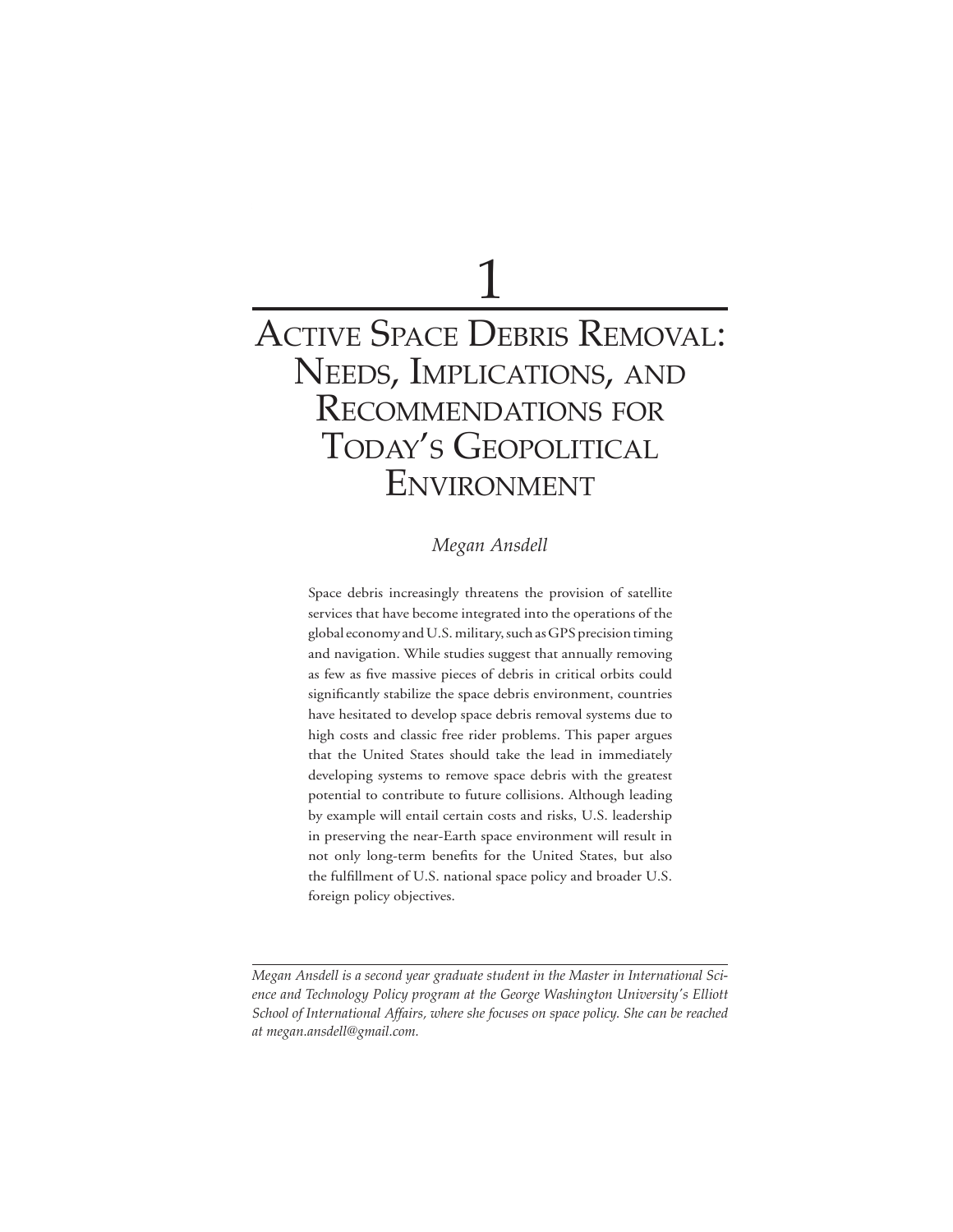## **I. INTRODUCTION**

There are currently hundreds of millions of space debris fragments orbiting the Earth at speeds of up to several kilometers per second. Although the majority of these fragments result from the space activities of only three countries—China, Russia, and the United States—the indiscriminate nature of orbital mechanics means that they pose a continuous threat to all assets in Earth's orbit. There are now roughly 300,000 pieces of space debris large enough to completely destroy operating satellites upon impact (Wright 2007, 36; Johnson 2009a, 1).

 It is likely that space debris will become a significant problem within the next several decades. Predictive studies show that if humans do not take action to control the space debris population, an increasing number of unintentional collisions between orbiting objects will lead to the runaway growth of space debris in Earth's orbit (Liou and Johnson 2006). This uncontrolled growth of space debris threatens the ability of satellites to deliver the services humanity has come to rely on in its day-to-day activities. For example, Global Positioning System (GPS) precision timing and navigation signals are a significant component of the modern global economy; a GPS failure could disrupt emergency response services, cripple global banking systems, and interrupt electric power grids (Logsdon 2001).

 Furthermore, satellite-enabled military capabilities such as GPS precision-guided munitions are critical enablers of current U.S. military strategies and tactics. They allow the United States to not only remain a globally dominant military power, but also wage war in accordance with its political and ethical values by enabling faster, less costly warfighting with minimal collateral damage (Sheldon 2005; Dolman 2006, 163-165). Given the U.S. military's increasing reliance on satellite-enabled capabilities in recent conflicts, in particular Operation Desert Storm and Operation Iraqi Freedom, some have argued that losing access to space would seriously impede the ability of the United States to be successful in future conflicts (Dolman 2006, 165).

 In light of these threats, certain measures have been taken to address the issue of space debris. In particular, internationally adopted debris mitigation guidelines are reducing the introduction of new fragments into Earth's orbit. However, there is a growing consensus within the space debris community that mitigation is insufficient to constrain the orbiting debris population, and that ensuring a safe future for space activities will require the development and deployment of systems that actively remove debris from Earth's orbit. The first-ever International Conference on Orbital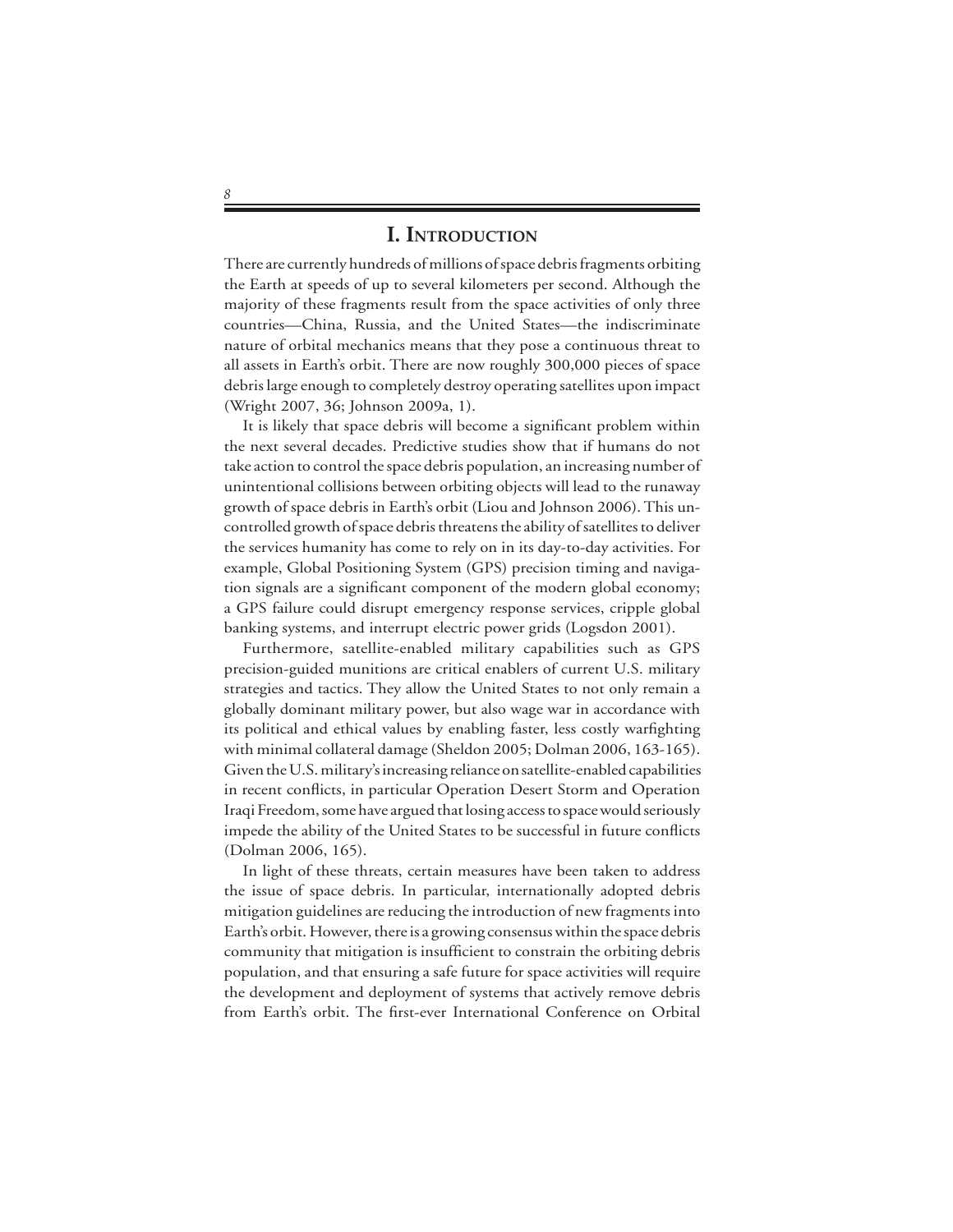Debris Removal, held in December 2009 and co-hosted by the National Aeronautics and Space Administration (NASA) and Defense Advanced Research Projects Agency (DARPA), illustrated this growing concern.

 At the same time, implementing active debris removal systems poses not only difficult technical challenges, but also many political ones. The global nature of space activities implies that these systems should entail some form of international cooperation. However, international cooperation in space has rarely resulted in cost-effective or expedient solutions, especially in areas of uncertain technological feasibility. Further, it will be difficult to quickly deploy these systems before the space environment destabilizes. Problems will also arise in dividing the anticipated high costs, as a small number of countries are responsible for the large majority of the space debris population, yet all nations will benefit from its removal.

 This paper begins with an overview of the growing space debris problem to illustrate the need to develop and deploy active removal systems over the next several decades. It goes on to discuss the political challenges in developing and implementing effective systems and concludes with recommendations for organizing and managing a space debris removal program in today's geopolitical environment.

# **II. BASICS OF SPACE DEBRIS**

#### **Definition**

Space debris is a specific type of space object that is human-made, no longer functional, and in Earth's orbit. Space debris ranges in mass from several grams to many tons, and in diameter from a few millimeters to tens of meters. Fragments exist from roughly 100 to more than 36,000 kilometers above the Earth's surface. In 2009, NASA alone conducted nine in-orbit maneuvers to avoid potential collisions between its satellites and pieces of space debris (NASA 2010, 2).

 The most dangerous pieces of space debris are those ranging in diameter from one to ten centimeters, of which there are roughly 300,000 in orbit. These are large enough to cause serious damage, yet current sensor networks cannot track them and there is no practical method for shielding spacecraft against them. Consequently, this class of orbital debris poses an invisible threat to operating satellites (Wright 2007, 36). Debris larger than ten centimeters, of which there are roughly 19,000 in orbit, can also incapacitate satellites but they are large enough to be tracked and thus potentially avoided. Debris smaller than one centimeter, in contrast, cannot be tracked or avoided, but can be protected against by using relatively simple shielding (Wright 2007, 36).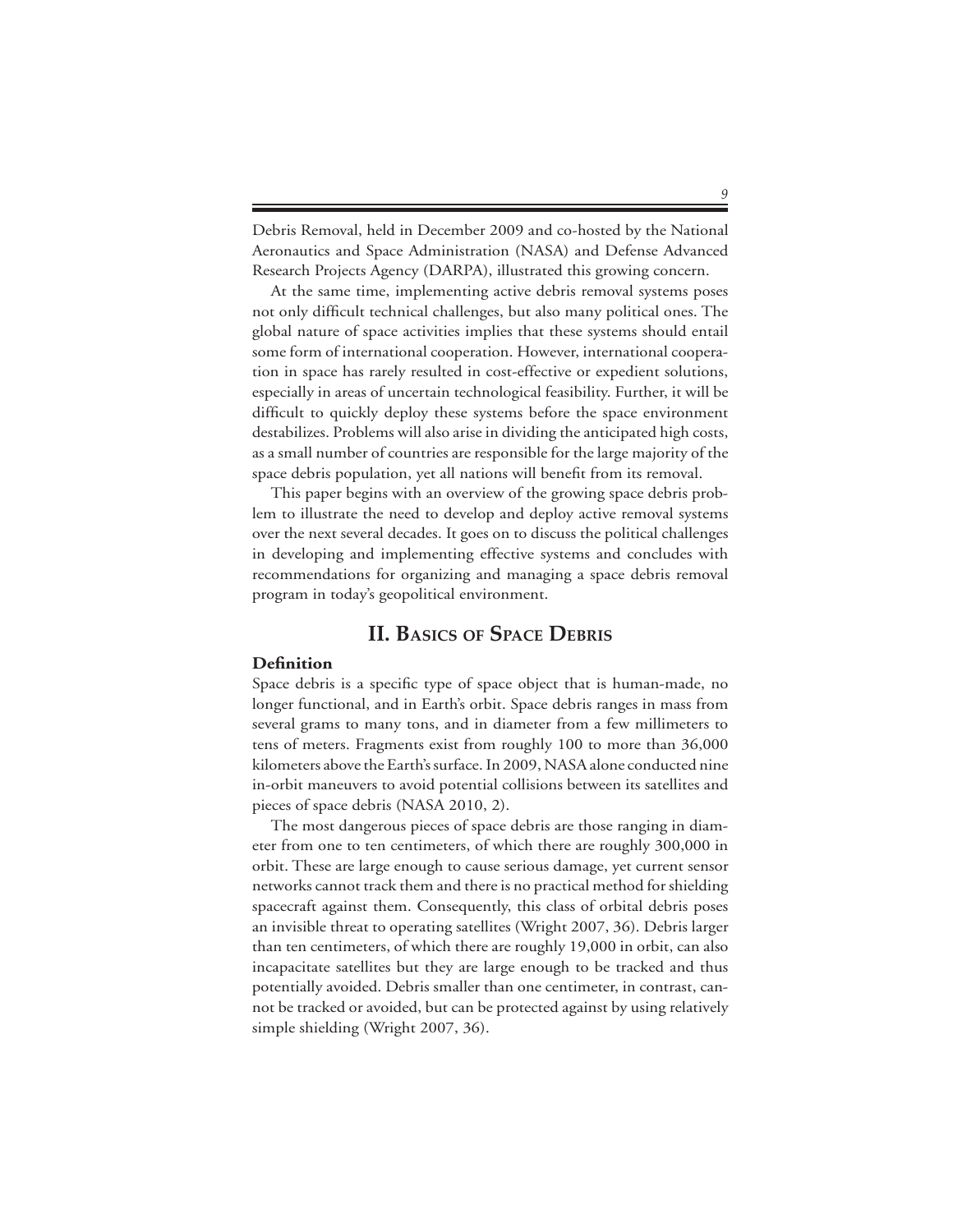#### **Observation and Tracking**

Space object tracking is the process of predicting future locations of space objects and subsequently prescribing avoidance maneuvers to sidestep potential collisions. Tracking differs from simple observation and requires more complicated calculations and a network of strategically placed sensors around the globe. The U.S. military operates the world's largest collection of ground-based sensors for tracking space objects. Known as the Space Surveillance Network (SSN), it consists of twenty-nine globally distributed telescopes managed by the Joint Space Operations Center (JSpOC). Entities from Russia, China, and Europe currently have or are developing observation and tracking capabilities similar to those of the United States, though they are generally less capable.

#### **Sources of Space Debris**

There are many sources of space debris, including satellites that are no longer functional; mission related objects, such as tools lost by astronauts during extravehicular activities; and fragmentation events, which can be either accidental or intentional (Jehn 2008, 7). Fragmentation debris is the largest source of space debris. Three countries in particular are responsible for roughly 95 percent of the fragmentation debris currently in Earth's orbit: China (42 percent), the United States (27.5 percent), and Russia (25.5 percent) (NASA 2008, 3). Although this distribution of responsibility suggests that these countries should contribute more to cleaning up the near-Earth space environment than others, the fact that many nations will benefit from remediation results in a classic free rider problem that complicates the situation. Similar to the political challenges associated with an effective multilateral response to climate change, this uneven distribution of historic responsibility threatens to prevent or stall much-needed action.

#### **Mitigation and Removal**

There are two ways to reduce space debris: mitigation and removal. Mitigation refers to reducing the creation of new debris, while removal refers to either natural removal by atmospheric drag or active removal by human-made systems. Historically, the United States has been a leader in space debris mitigation; U.S. national space policy has included space debris mitigation since 1988, and the National Aeronautics and Space Administration (NASA) developed the world's first set of space debris mitigation guidelines in 1995. The Inter-Agency Space Debris Coordination Committee (IADC) serves as the leading international space debris

*IJ*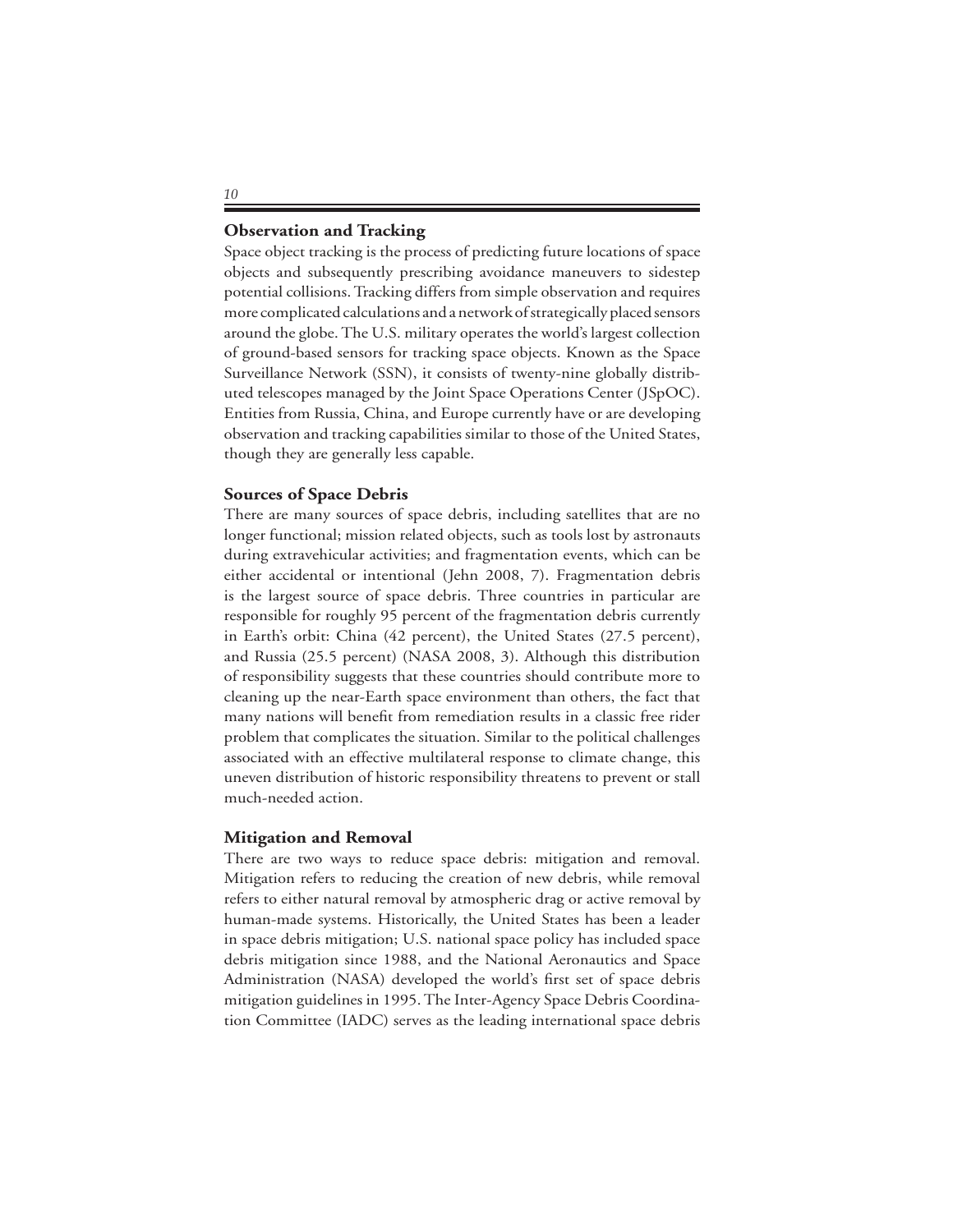forum; its mitigation guidelines (IADC 2002) were adopted by the United Nations Committee on the Peaceful Uses of Outer Space (COPUOS) and the General Assembly in 2007 and 2008, respectively.

 Efforts to reduce space debris have focused on mitigation rather than removal. Although mitigation is important, studies show it will be insufficient to stabilize the long-term space debris environment. In this century, increasing collisions between space objects will create debris faster than it is removed naturally by atmospheric drag (Liou and Johnson 2006). Yet, no active space debris removal systems currently exist and there have been no serious attempts to develop them in the past. The limited number of historical impact events fails to give the situation a sense of urgency outside the space debris community. Further, though mitigation techniques are relatively cheap and can be easily integrated into current space activities, active removal will require developing new and potentially expensive systems. The remainder of this paper addresses the current space debris debate and options to develop effective space debris removal systems.

## **III. RECENT SPACE DEBRIS EVENTS AND THE CURRENT DEBRIS ENVIRONMENT**

There has been a steady growth of space debris since the launch of Sputnik in 1957, with jumps following two of the largest debris creating events in history: the 2007 Chinese anti-satellite (ASAT) test and the 2009 Iridium-Cosmos collision.

 The first of these events occurred on January 11, 2007, when China intentionally destroyed its Fengyun-1C satellite while testing its newly developed ground-based ASAT system. It was the largest debris-creating event in history, producing at least 150,000 pieces of debris larger than one centimeter (NASA 2008, 3). The resulting debris has spread into nearpolar orbits ranging in altitude from 200 to 4,000 kilometers. Roughly 80 percent of this debris is expected to stay in orbit for at least the next one hundred years and threatens to impact operating satellites (CelesTrak 2009). The test illustrates how a single unilateral action in space can create long-term implications for all space-faring nations and users of satellite services.

 The 2007 Chinese ASAT test prompted criticism from major space powers regarding the reckless creation of space debris and the consequent threat to operational satellites (Clark and Singer 2007). It triggered debates over a range of issues, from banning space weapons to questioning future cooperation with China in space. Although these debates have not produced international agreements on complex issues such as the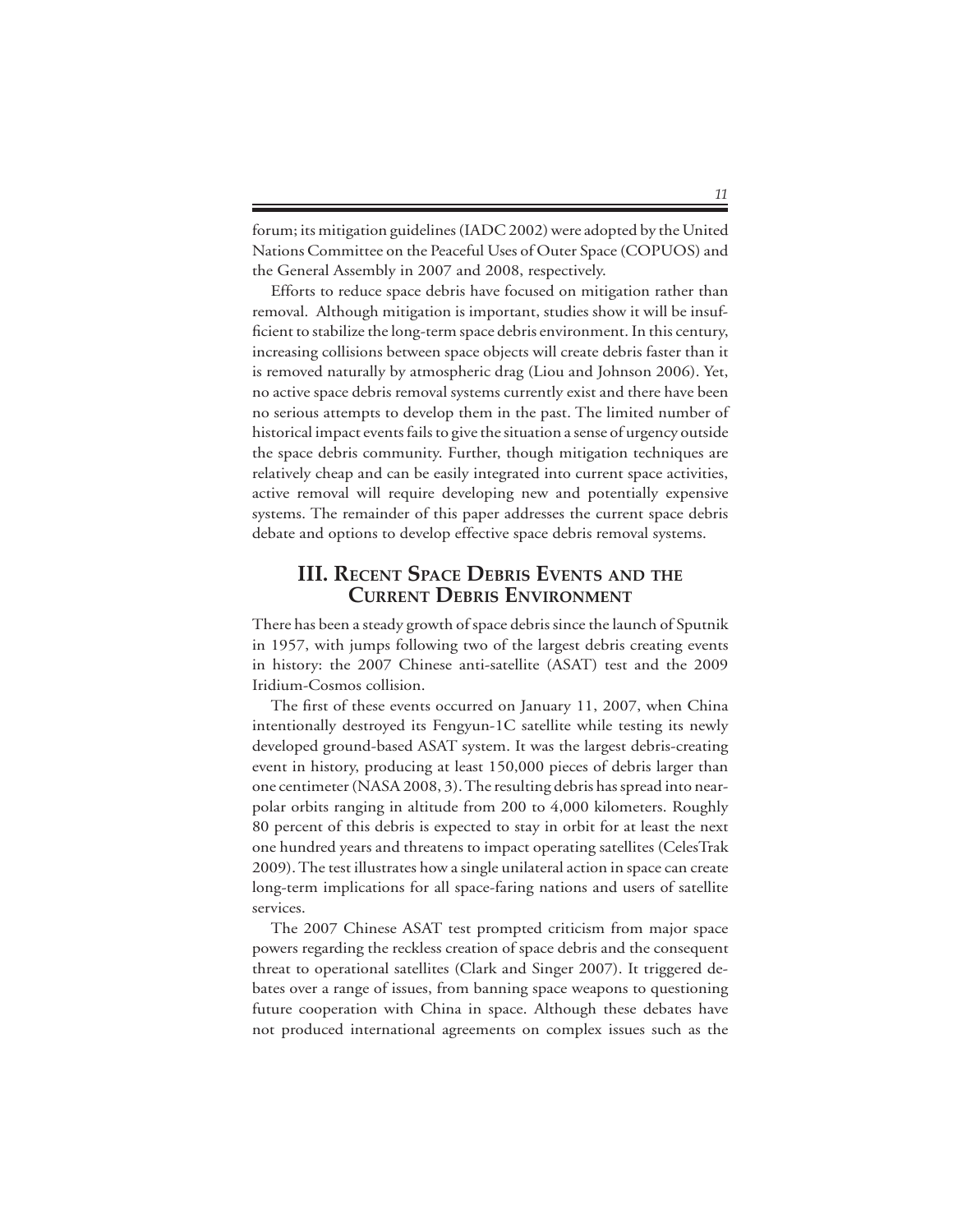prohibition of space weaponization, they have highlighted the need for greater communication and transparency in space activities as the number of space-faring nations and non-state actors in space continues to grow (Pace 2009). Uncertainties surrounding the event have also raised larger political and security questions: the fact that the Chinese Foreign Ministry denied the test for several days after it became public suggests that there was a lack of communication between the People's Liberation Army, which ordered the test, and other parts of the Chinese government. Thus, beyond revealing China's military capabilities and ambitions, the test also raised questions as to whether China's stove piped bureaucracies make it an unreliable global partner in general (Bates and Kleiber 2007).

 The second major space-debris creating event was the accidental collision between an active Iridium satellite and a defunct Russian military satellite on February 10, 2009. The collision created two debris clouds holding more than 200,000 pieces of debris larger than one centimeter at similar altitudes to those of the 2007 Chinese ASAT test (Johnson 2009b). It was the first time two intact satellites accidentally crashed in orbit, challenging the "Big Sky Theory," which asserts that the vastness of space makes the chances of a collision between two orbiting satellites negligible (Newman et al. 2009).

 Iridium uses a constellation of sixty-six satellites to provide voice and data services to 300,000 subscribers globally. As the company keeps several spare satellites in orbit, the collision caused only brief service interruptions directly after the event (Wolf 2009). Nevertheless, the event was highly significant as it demonstrated that the current population of space objects is already sufficient to lead to accidental collisions, which, in turn, can lead to the creation of more space debris and increased risks to operational space systems. This type of progressive space debris growth is worrisome. The U.S. military, for example, relies on commercial satellites like Iridium for over 80 percent of its wartime communications (Cavossa 2006, 5).

# **IV. THE PRESENT AND FUTURE SPACE DEBRIS ENVIRONMENT**

Currently, the highest spatial densities of space debris are in near-polar orbits with altitudes of 800 to 1,000 kilometers. These are known as "critical orbits" because they are most likely to reach the point where the production rate of new debris owing to collisions exceeds that of natural removal resulting from atmospheric drag. They exist because several large fragmentation events have occurred in these regions, such as the two described above, and because debris lifetimes can last up to decades at these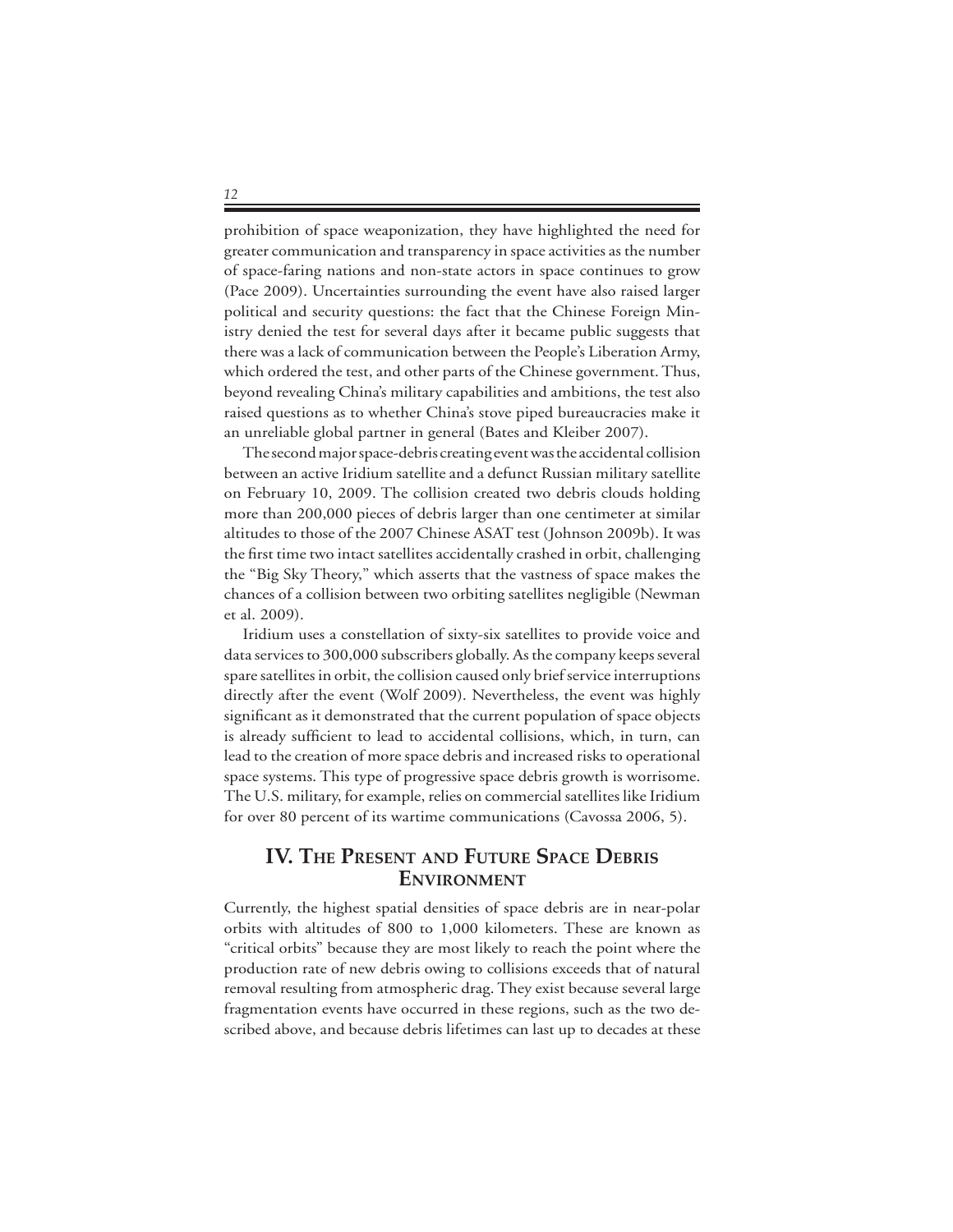altitudes (Jehn 2008, 8).

 Although the probability of catastrophic collisions caused by space debris has increased over the years, it remains relatively low and there have been only four known collisions between objects larger than ten centimeters (Wright 2009, 6). Nevertheless, the real concern is the predicted runaway growth of space debris over the coming decades. Such uncontrolled growth would prohibit the ability of satellites to provide their services, many of which are now widely used by the global community. Indeed, in a testimony to Congress for a hearing on "Keeping the Space Environment Safe for Civil and Commercial Uses," the Director of the Space Policy Institute at George Washington University, Dr. Scott Pace, stated that,

> …space systems such as satellite communications, environmental monitoring, and global navigation satellite systems are crucial to the productivity of many types of national and international infrastructures such as air, sea, and highway transportation, oil and gas pipelines, financial networks, and global communications (Pace 2009).

 As early as 1978, scientists postulated that the runaway growth of space debris owing to collisional cascading would eventually prohibit the use of Earth's orbit (Kessler and Cour-Palais 1978). Recent scientific studies have also predicted uncontrolled debris growth in low-Earth's orbit over the next century. One NASA study used predictive models to show that even if all launches had been halted in 2004, the population of space objects greater than ten centimeters would remain stable only until 2055 (Liou and Johnson 2006). Beyond that, increasing collisions would create debris faster than debris is removed naturally, resulting in annual increases in the overall space object population. The study concluded that, "only the removal of existing large objects from orbit can prevent future problems for research in and commercialization of space" (Liou and Johnson 2006, 340). The European Space Agency (ESA) has come to similar conclusions using its own predictive models (ESA 2009a).

 Consequently, there is growing international consensus in the space debris community that active removal will be necessary to prevent "collisional cascading," or the increasing number of collisions resulting from debris created from previous collisions, in Earth's orbit. The 5<sup>th</sup> European Conference on Space Debris concluded that, "active space debris remediation measures will need to be implemented in order to provide this sustainability…there is no alternative to protect space" (ESA 2009b). Similarly, Nicholas Johnson from NASA's Orbital Debris Program Office stated in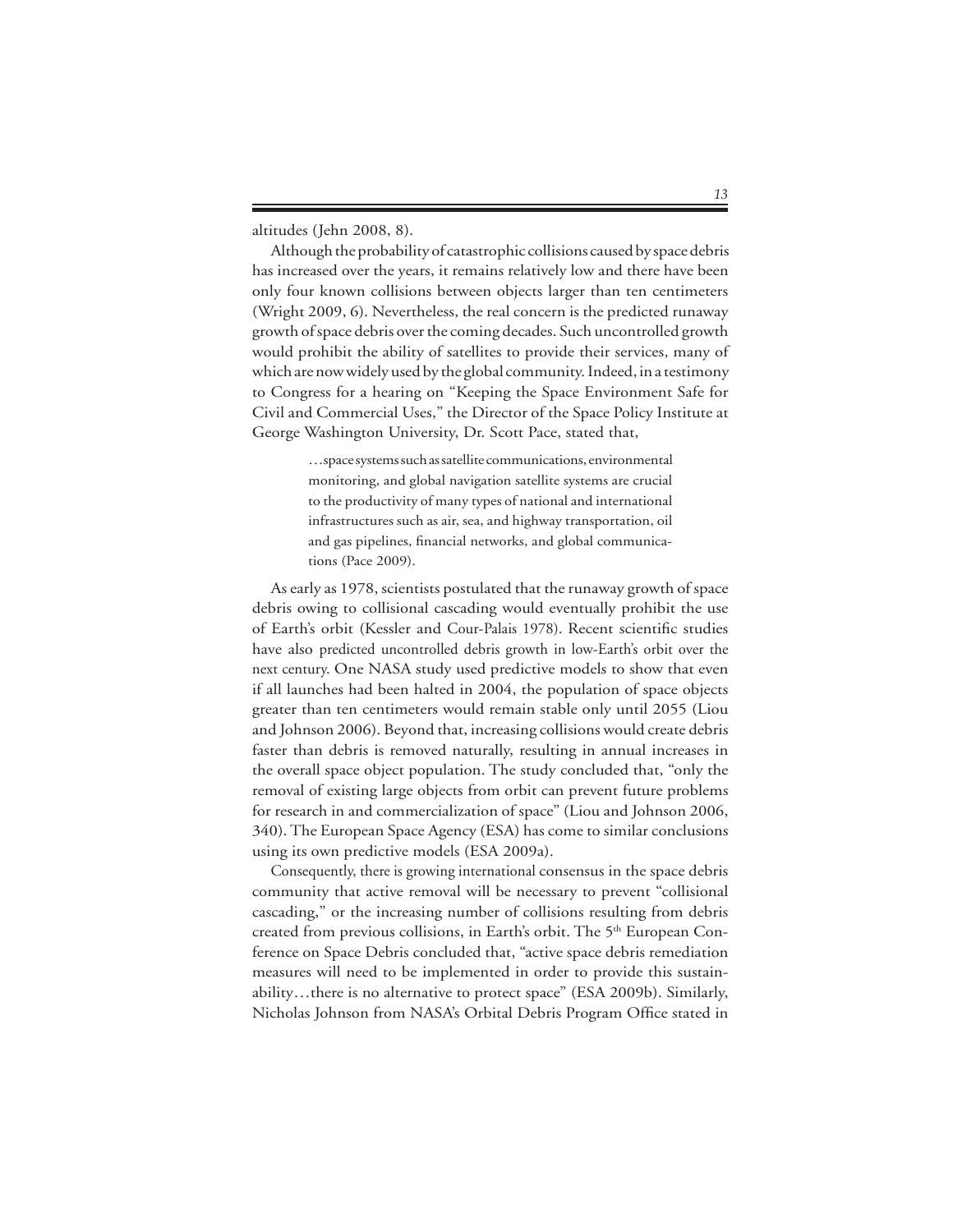a testimony to Congress that, "in the future, such collisions are likely to be the principal source of new space debris. The most effective means of limiting satellite collisions is to remove non-functional spacecraft and launch vehicle orbital stages from orbit" (Johnson 2009a, 2).

# **1. ACTIVE SPACE DEBRIS REMOVAL: CONCEPTS AND CHALLENGES**

#### **Effectiveness of Debris Removal**

A recent NASA study that simulated active debris removal over the next 200 years showed that certain pieces of space debris are more dangerous than others, in that they are more likely to cause debris-creating collisions (Liou and Johnson 2007). These more dangerous objects have masses of 1,000 to 1,500 kilograms and 2,500 to 3,000 kilograms; orbital inclinations of 70 to 75, 80 to 85, and 95 to 100 degrees; and orbital altitudes of 800 to 850, 950 to 1,000, and 1,450 to 1,500 kilometers. The study found that annually removing as few as five of these objects will significantly stabilize the future space debris environment (Liou and Johnson 2007, 3).

 These results suggest that the threat posed by space debris could be significantly reduced by annually removing several large pieces from critical orbits. This would make effective space debris removal much more straightforward and potentially manageable by one nation or a small group of nations. In other words, the countries responsible for the majority of the current space debris population—China, Russia, and the United States not only should take responsibility, but also now *can* take responsibility. Efforts to develop removal systems should begin immediately.

#### **The Ideal Removal System**

The ideal debris removal system should fulfill certain technical, economic, political, and legal requirements. Technical requirements include quick development and deployment, maximum use of proven technologies, and minimum introduction of new mass into orbit. Economic requirements involve a reasonable cost-to-benefit ratio, such that the inputted effort produces a noticeable improvement in the space debris environment. Political requirements include transparent development, deployment, and operations, such that other space-faring nations trust that the system will not be used to intentionally remove their active satellites from orbit. Finally, legal requirements should ensure compliance with existing international laws and standards, in particular the five United Nations treaties on outer space. These requirements are discussed in more detail in the remaining sections of this paper.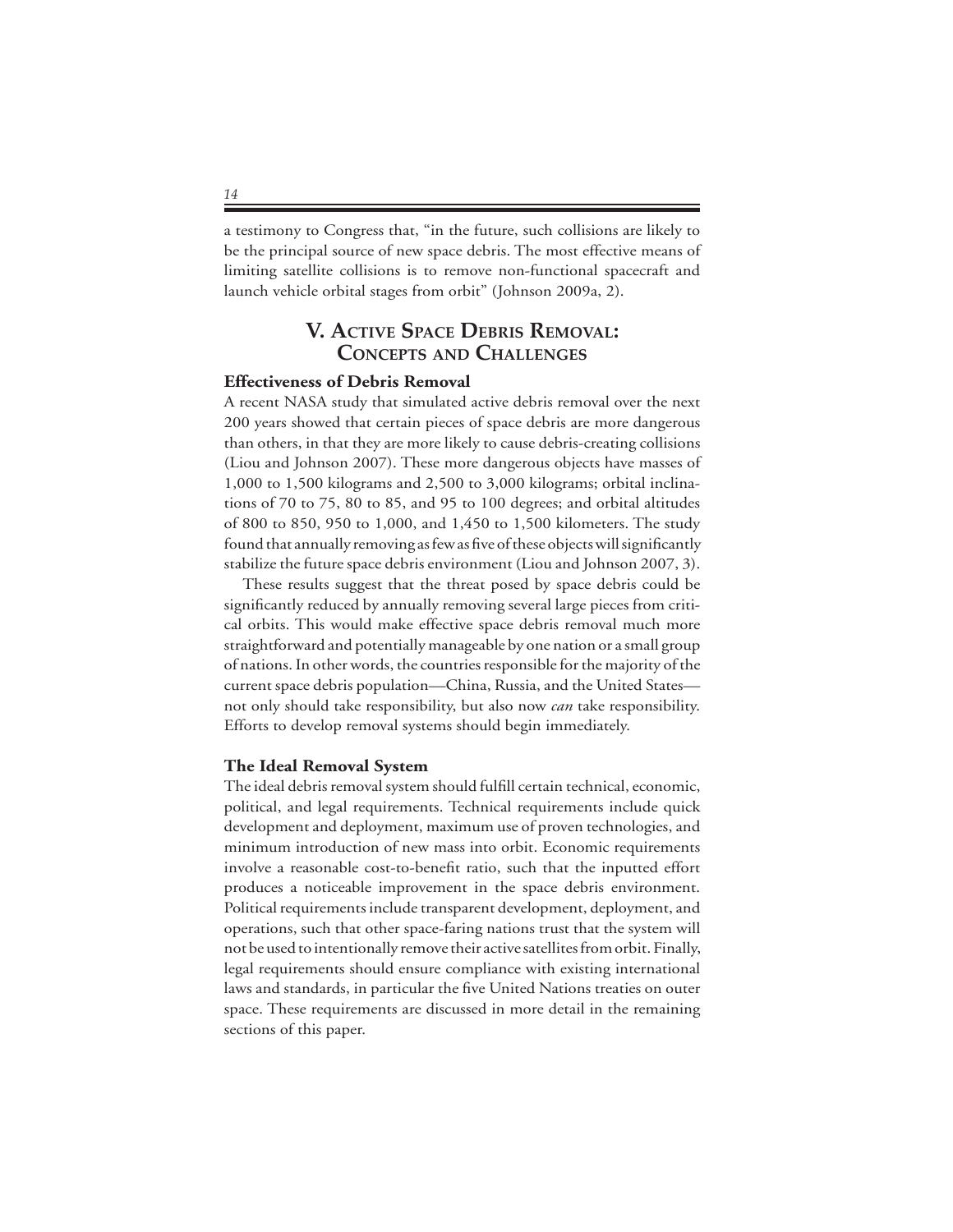There is currently no man-made space debris removal system in operation, nor have there been any serious attempts to develop one. However, common concepts include electrodynamic tethers, solar sails, drag augmentation devices, orbital transfer vehicles, and space-based lasers. All of these have their own benefits and drawbacks, making it difficult to find a single system that fulfills all of the above requirements. For example, twelve electrodynamic tethers weighing only one hundred kilograms each could be launched as secondary payloads to stabilize the space debris population in low-Earth's orbit within five years (Foust 2009). However, tethers only work on objects greater than ten centimeters and attaching them to debris using conventional robotics would "incur excessive costs for the benefit gained" (Liou and Johnson 2006, 340-341). In contrast, a constellation of space-based lasers using photoablation to guide debris out of critical orbits could reach further than low-Earth's orbit, but would only work on debris smaller than ten centimeters. Moreover, the required laser technology is currently unavailable and launching a satellite constellation costs up to billions of dollars, making the development and deployment of such a system extremely expensive.

#### **Challenges in Instituting Effective Space Debris Removal**

There are substantial technical, economic, political, and legal barriers to developing, deploying, and operating active debris removal systems. Many current concepts rely on unproven technology, which means they will require substantial time and money to develop and deploy. The quantity of time and money required will vary with each concept, and detailed estimations are not publicly available because of the nascent state of the field. However, as a rough point of reference, it costs around \$10,000 per kilogram to launch anything into orbit, making the cost of merely launching many of the aforementioned systems on the order of millions of dollars. Moreover, flagship missions at NASA, depending on their size, take five to ten years to plan, develop, and launch.

 There is also a lack of clear policy on both national and international levels. Space-faring countries and the United Nations have only adopted mitigation guidelines and have not cited the development of active debris removal systems as part of their space policies. Moreover, there has been a lack of discussion about what entity is responsible for financing and operating these systems. This is a complicated issue as some nations have created more debris than others, yet all space-faring nations and users of satellites services would benefit from space debris clean up.

Provisions in the five United Nations outer space treaties must also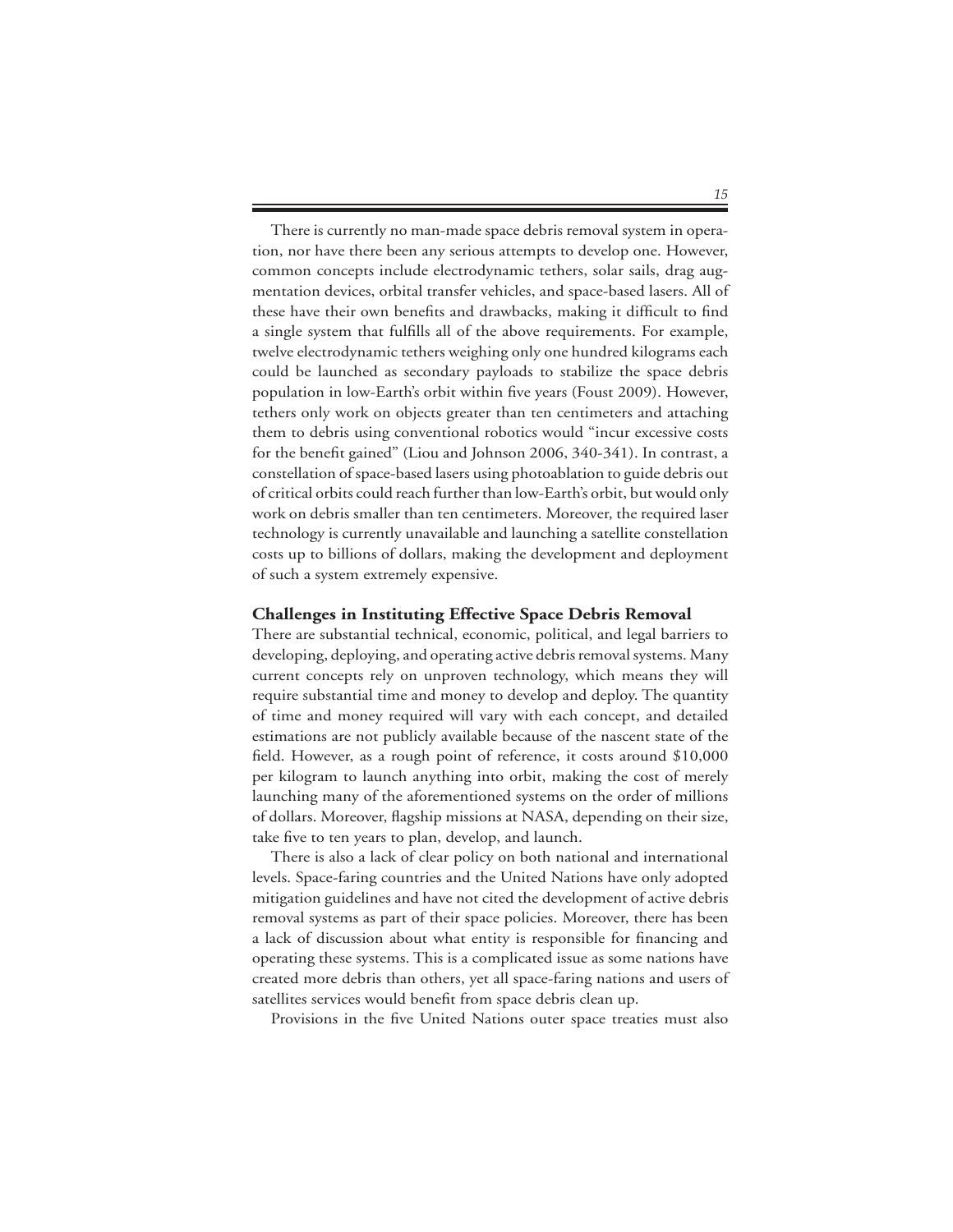be considered. For instance, Article VIII of the 1967 Outer Space Treaty states that nations retain jurisdiction and control over their space objects and that "ownership of objects launched into outer space…and of their component parts…is not affected by their presence in outer space or on a celestial body or by their return to Earth." This provision becomes significant when combined with the 1972 Liability Convention, which states that nations are internationally liable for damages caused by their space objects both in space and on Earth. Accordingly, before any debris is removed from orbit, consent from the appropriate country will need to be obtained. Using commercial companies to operate debris removal systems would not get around this problem of liability, as Article VI of the 1967 Outer Space Treaty makes countries responsible for the outer space activities of both their governmental and non-governmental entities.

 Another major concern is the similarities between space debris removal systems and space weapons. Indeed, any system that can remove a useless object from orbit can also remove a useful one. There is an extensive and ongoing debate over space weapons, and in particular how to define them (Moltz 2008, 42-43). As the decades-long debate has failed to even produce a clear definition of the term, it will be nearly impossible to actively remove space debris without the use of devices that could be classified in some way as potential space weapons. Thus, openness and transparency will be an important element in the development, deployment, and operation of any space debris removal system so that it is not seen as a covert ASAT weapon.

 The biggest challenge, however, will be simply starting the process of active debris removal. Despite growing consensus within the space debris community that active removal will be needed over the next several decades, the fact that space activities continue today without significant interference causes the larger global community to not see space debris as an issue. Moreover, space suffers from the "tragedy of the commons," a phenomenon that refers to the overexploitation of a shared resource when there is no clear ownership over it. This, in addition to the abovementioned challenges facing debris removal systems, means that the natural tendency of those in power will likely be to do nothing until they absolutely must. This is reminiscent of responses to climate change, where the failure of governments to take responsibility for their past actions and act preemptively is compromising the larger global good. Policy makers must therefore take necessary actions, as recommended in next section of this paper, to prevent what is now happening on Earth from also occurring in space.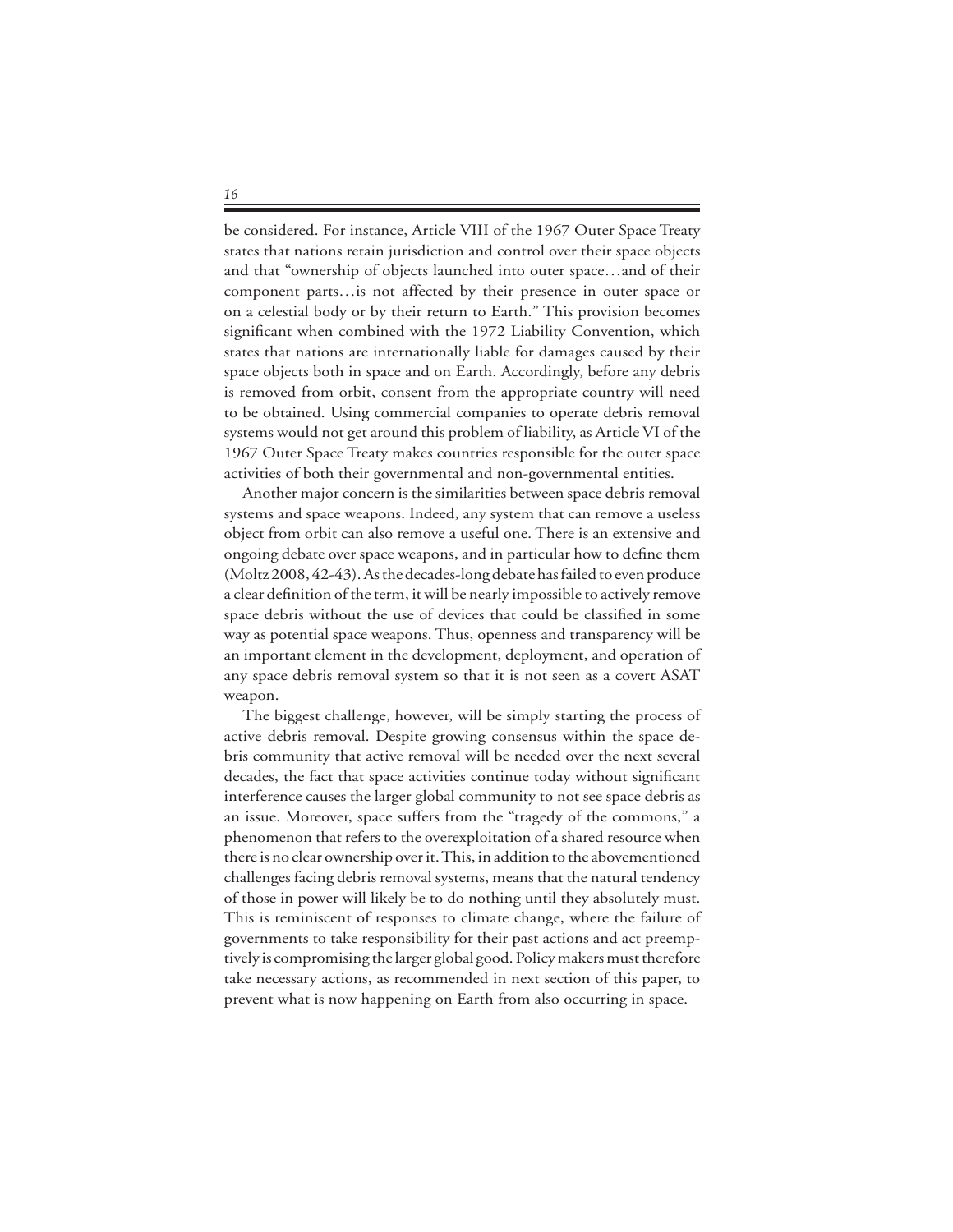#### **Emerging Concepts**

Recognition of the significant challenges facing space debris removal has sparked new interest in finding innovative solutions. On September 17, 2009, the U.S. Defense Advanced Research Projects Agency (DARPA) released a Request for Information (RFI) seeking to "identify possible technical approaches for cost effective and innovative system concepts for the removal of orbital debris." The RFI asked respondents to provide particulars about their concepts, such as an estimation of cost per kilogram of debris removed; an approach to complying with international goals of debris mitigation; and an approximate response time.

 In addition to the RFI, DARPA also co-hosted with NASA the first ever International Conference on Orbital Debris Removal in December 2009. The conference was "dedicated to discussing issues, challenges, and specific concepts involved with removing man-made debris from Earth's orbit" and addressed "international politic[al] and legal concerns, safety issues, and economic constraints" (NASA 2009). The combination of this conference with the DARPA RFI will likely motivate new and innovative approaches to space debris removal needed to overcome the many aforementioned challenges. It is also a positive sign that the United States is taking the idea of space debris removal seriously.

# **10.5. LEADERSHIP BY EXAMPLE**

### **Need to Initiate Unilateral Action**

International cooperation in space has rarely resulted in cost-effective or expedient solutions, especially in politically-charged areas of uncertain technological feasibility. The International Space Station, because of both political and technical setbacks, has taken over two decades to deploy and cost many billions of dollars—far more time and money than was originally intended. Space debris mitigation has also encountered aversion in international forums. The topic was brought up in COPUOS as early as 1980, yet a policy failed to develop despite a steady flow of documents on the increasing danger of space debris (Perek 1991). In fact, COPUOS did not adopt debris mitigation guidelines until 2007 and, even then, they were legally non-binding.

 Space debris removal systems could take decades to develop and deploy through international partnerships due to the many interdisciplinary challenges they face. Given the need to start actively removing space debris sooner rather than later to ensure the continued benefits of satellite services, international cooperation may not be the most appropriate mechanism for instigating the first space debris removal system. Instead,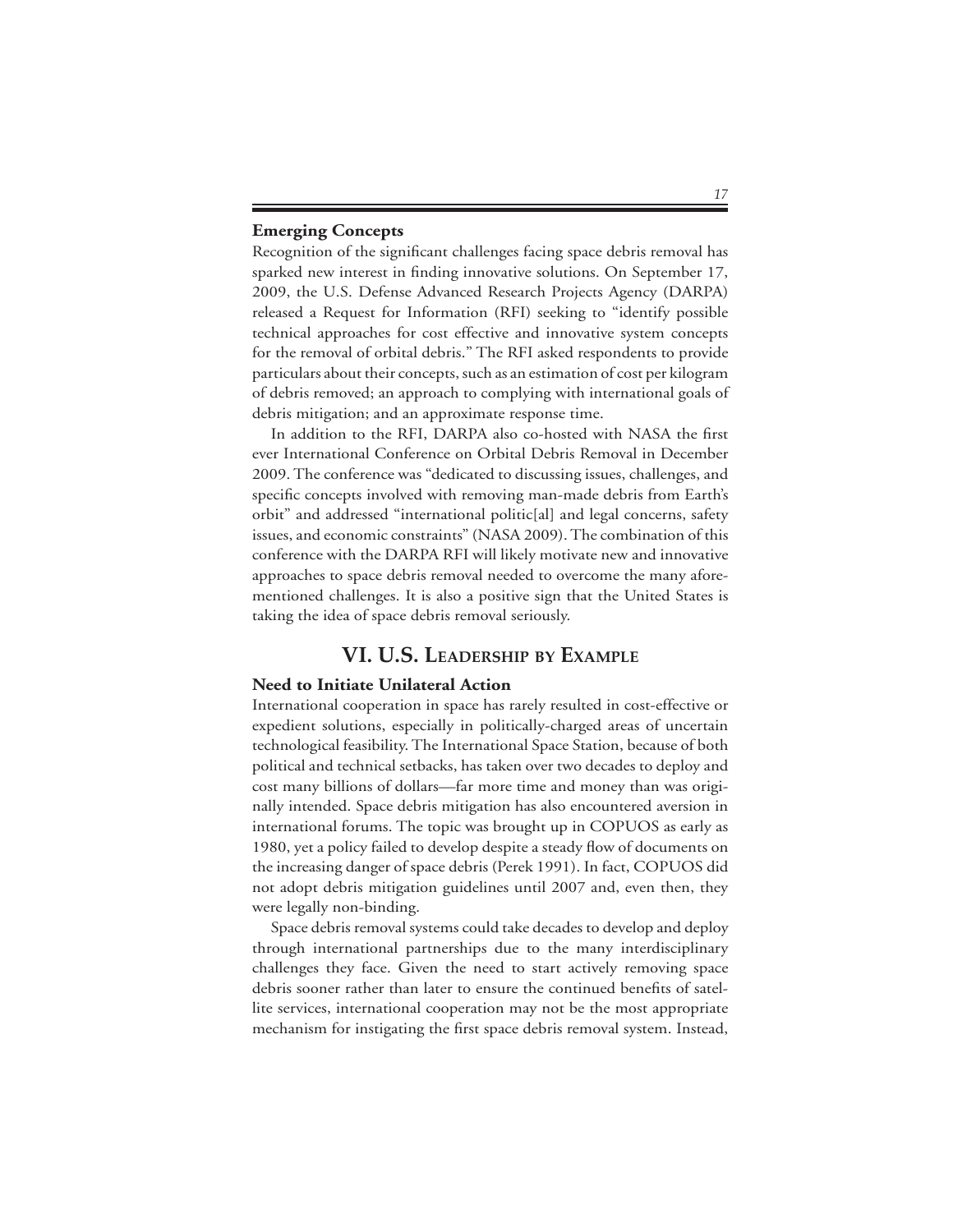one country should take a leadership role by establishing a national space debris removal program. This would accelerate technology development and demonstration, which would, in turn, build-up trust and hasten international participation in space debris removal.

#### **Possibilities of Leadership**

As previously discussed, a recent NASA study found that annually removing as little as five massive pieces of debris in critical orbits could significantly stabilize the long-term space debris environment (Liou and Johnson 2007). This suggests that it is feasible for one nation to unilaterally develop and deploy an effective debris removal system. As the United States is responsible for creating much of the debris in Earth's orbit, it is a candidate for taking a leadership role in removing it, along with other heavy polluters of the space environment such as China and Russia.

 There are several reasons why the United States should take this leadership role, rather than China or Russia. First and foremost, the United States would be hardest hit by the loss of satellites services. It owns about half of the roughly 800 operating satellites in orbit and its military is significantly more dependent upon them than any other entity (Moore 2008). For example, GPS precision-guided munitions are a key component of the "new American way of war" (Dolman 2006, 163-165), which allows the United States to remain a globally dominant military power while also waging war in accordance with its political and ethical values by enabling faster, less costly war fighting with minimal collateral damage (Sheldon 2005). The U.S. Department of Defense recognized the need to protect U.S. satellite systems over ten years ago when it stated in its 1999 Space Policy that, "the ability to access and utilize space is a vital national interest because many of the activities conducted in the medium are critical to U.S. national security and economic well-being" (U.S. Department of Defense 1999, 6). Clearly, the United States has a vested interest in keeping the near-Earth space environment free from threats like space debris and thus assuring U.S. access to space.

 Moreover, current U.S. National Space Policy asserts that the United States will take a "leadership role" in space debris minimization. This could include the development, deployment, and demonstration of an effective space debris removal system to remove U.S. debris as well as that of other nations, upon their request. There could also be international political and economic advantages associated with being the first country to develop this revolutionary technology. However, there is always the danger of other nations simply benefiting from U.S. investment of its resources in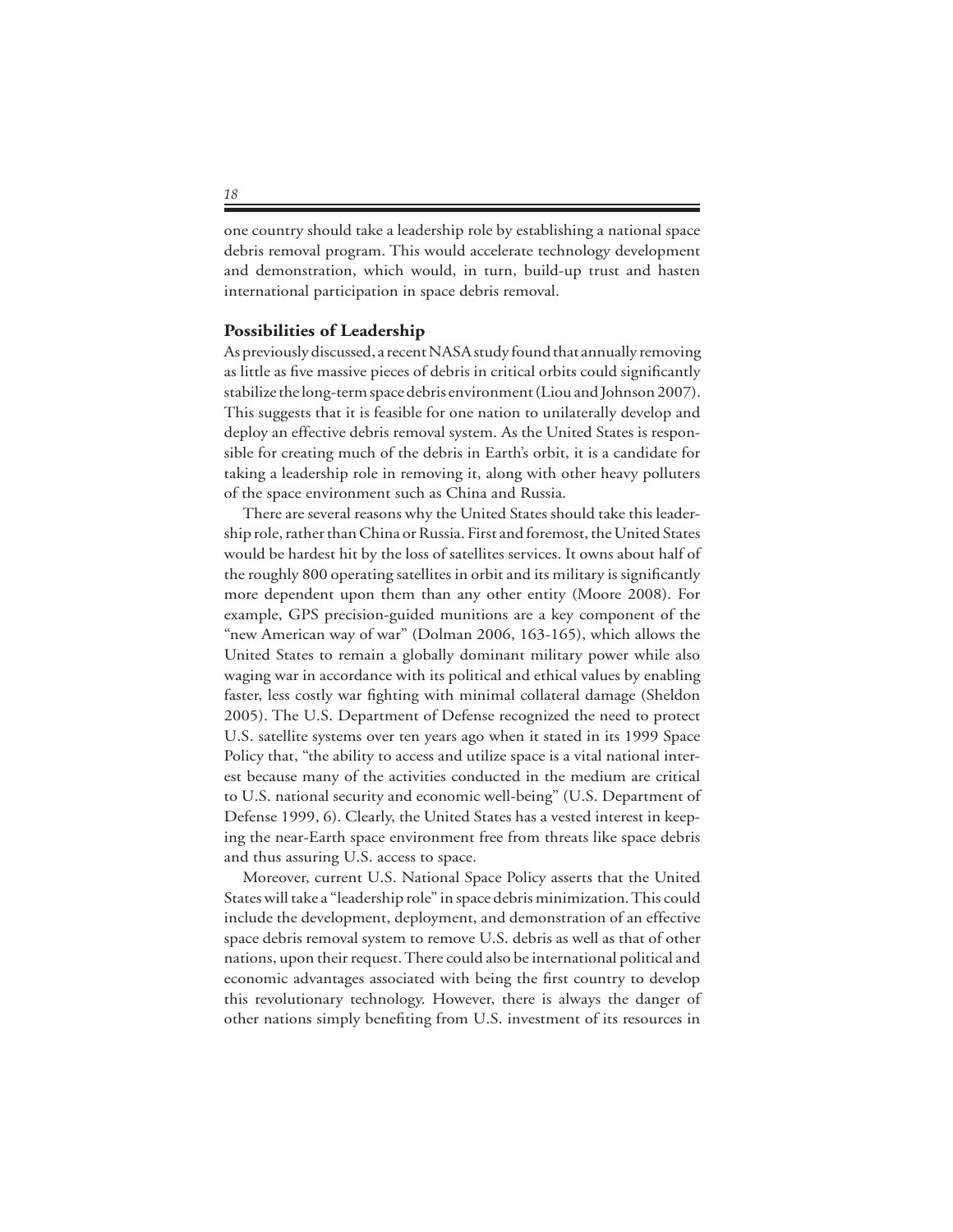this area. Thus, mechanisms should also be created to avoid a classic "free rider" situation. For example, techniques could be employed to ensure other countries either join in the effort later on or pay appropriate fees to the United States for removal services.

#### **Recommendations for Leadership in Space Debris Removal**

Going forward, the U.S. government should engage the commercial sector in space debris removal. Government contracts with several commercial firms would create a competitive environment, encouraging innovation and cost minimization. Having several companies working on the problem at the same time would also accelerate remediation as several critical orbits could be addressed at once. Furthermore, early investments in a domestic space debris removal industry would give the United States a head start in what may become a critical industry over the coming decades.

 The aforementioned 2009 International Conference on Orbital Debris Removal, co-hosted by DARPA and NASA, suggests that these two agencies could lead U.S. government efforts in space debris removal. However, it is important to recognize that DARPA and NASA are driven by very different motives: one is a civilian space agency, while the other is a defense research agency. Failure to appreciate these differences when establishing mission requirements could lead to a situation like that of the National Polar Environmental Satellite System (NPOESS), where the attempt to combine civil and military requirements into a single satellite resulted in doubling project costs, a launch delay of five years, and ultimately splitting the project into two separate programs (Clark 2010). Furthermore, any system developed through a joint NASA-DARPA partnership would need to be transferred to an operational agency, as both NASA and DARPA are research and development entities. The U.S. Air Force, as it is the primary agency responsible for national security space operations, is a possible option.

 Funding the development of a national space debris removal system carries risks because, due to the nascent state of the field, detailed cost-benefit estimates have not yet been carried out. The Space Frontier Foundation, however, proposes that the government should establish special funds at the expense of parties who generate debris (Dunstan and Werb 2009). Suggested mechanisms for raising the funds include charging fees for U.S. launches based on the debris potential of the mission, with the size of the fee determined by relevant factors such as the mass of the anticipated debris resulting from the mission and the congestion of the orbit into which the space object is being launched. Satellite manufacturers, operators, and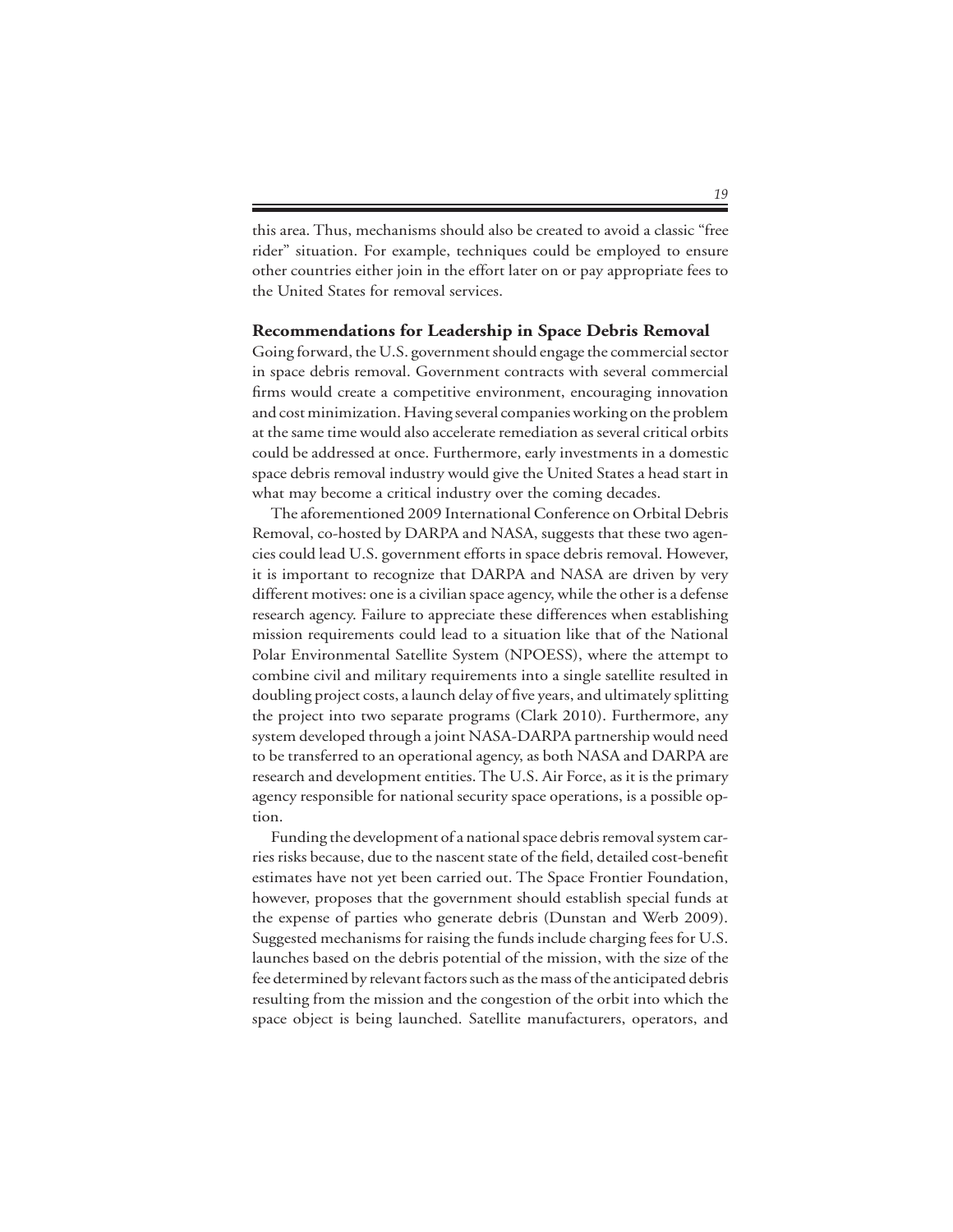service providers could all share responsibility for payment into such funds. Once debris removal systems are in operation, additional funds could also come from service fees. For example, entities that created debris could pay a specified amount to removal providers in return for the service rendered.

 Any national space debris removal program must also be kept transparent with ongoing international dialogue in forums such as COPUOS so that other nations can build-up trust in the effectiveness and efficiency of the program. A proven debris removal program will result in more productive discussions in these international forums.

# **VII. CONCLUSION**

If the United States and other powerful governments do not take steps now to avert the potentially devastating effects of space debris, the issue risks becoming stalemated in a manner similar to climate change. Given the past hesitation of international forums in addressing the space debris issue, unilateral action is the most appropriate means of instigating space debris removal within the needed timeframe. The United States is well poised for a leadership role in space debris removal.

 Going forward, the U.S. government should work closely with the commercial sector in this endeavor, focusing on removing pieces of U.S. debris with the greatest potential to contribute to future collisions. It should also keep its space debris removal system as open and transparent as possible to allow for future international cooperation in this field.

 Although leadership in space debris removal will entail certain risks, investing early in preserving the near-Earth space environment is necessary to protect the satellite technology that is so vital to the U.S. military and day-to-day operations of the global economy. By instituting global space debris removal measures, a critical opportunity exists to mitigate and minimize the potential damage of space debris and ensure the sustainable development of the near-Earth space environment.

## **REFERENCES**

- Bates, Gill and Martin Kleiber. 2007. China's Space Odyssey: What the Antisatellite Test Reveals About Decision-Making in Beijing. *Foreign Affairs*, May/June. http:// www.foreignaffairs.com/articles/62602/bates-gill-and-martin-kleiber/chinas-spaceodyssey-what-the-antisatellite-test-reveals-about-d (accessed February 20, 2010).
- Cavossa, David. 2006. Statement before the House Subcommittee on Strategic Forces, June 21. http://www.globalsecurity.org/space/library/congress/2006\_h/060621 cavossa.pdf (accessed February 22, 2010).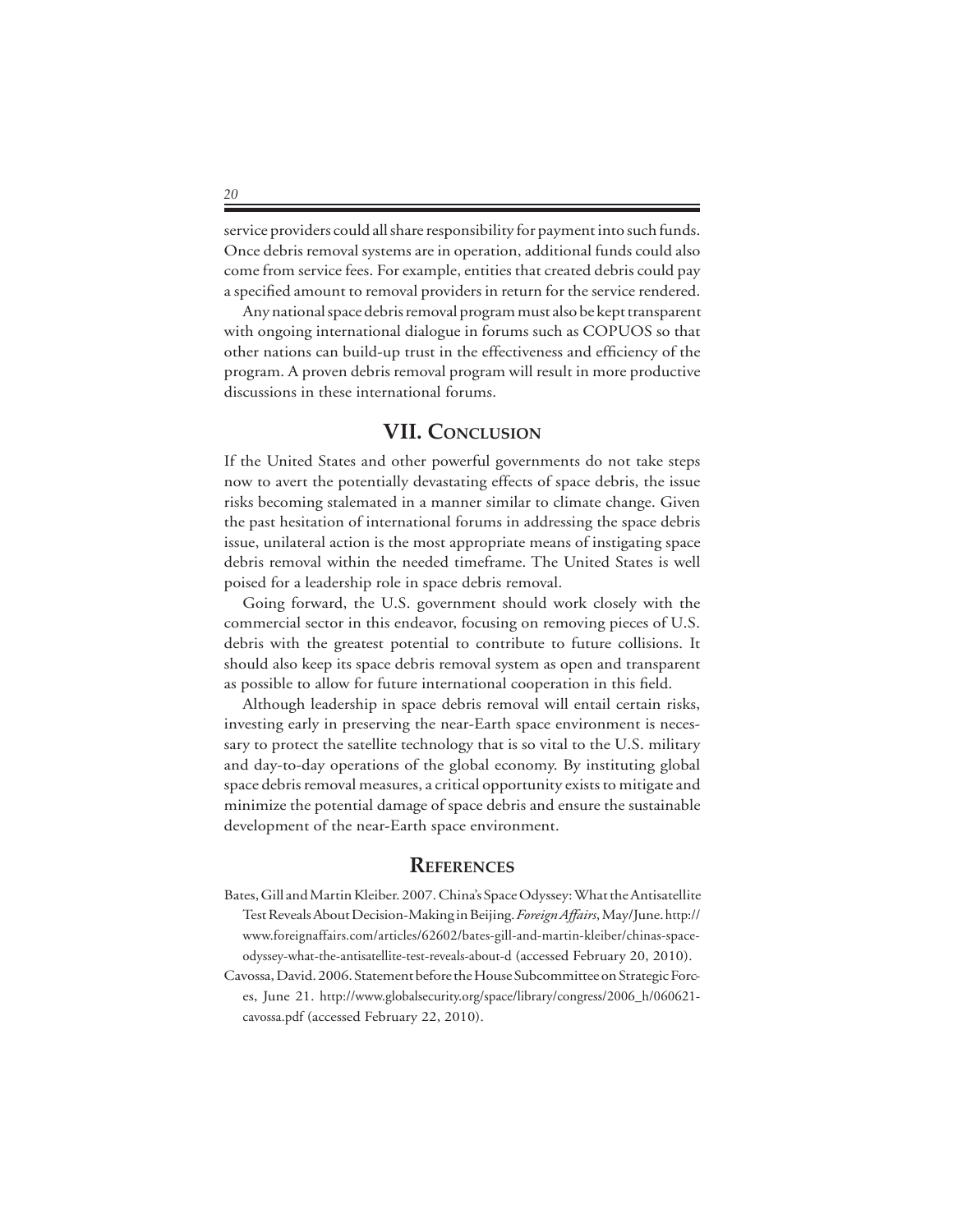- CelesTrak. 2009. *Chinese ASAT Test*. Center for Space Standards and Innovation. http://celestrak.com/events/asat.asp (accessed November 17, 2009).
- Clark, Colin and Jeremy Singer. 2007. China's ASAT Test Widely Criticized: U.S. Says No New Treaties Needed. *Space News*, January 26.
- Clark, Stephen. 2010. Budget Slashes NPOESS Weather Satellite Program. *Spaceflight Now*, February 1. http://spaceflightnow.com/news/n1002/01npoess/ (accessed February 2, 2010).
- Dolman, Everett C. 2006. A Debate About Weapons in Space: For U.S. Military Transformation and Weapons in Space. *SAIS Review* 26(1): 163-175.
- Dunstan, James E. and Bob Werb. 2009. *Legal and Economic Implications of Orbital Debris Removal: Comments of the Space Frontier Foundation*. In Response to: DARPA Orbital Debris Removal Request for Information for Tactical Technology Office, Solicitation Number: DARPA-SN-09-68.
- European Space Agency (ESA). 2009a. *ESA Space Debris: Analysis and Prediction*. http://www.esa.int/esaMI/Space\_Debris/SEMXP0WPXPF\_0.html (accessed November 17, 2009).
- —. 2009b. *Key Findings from the 5th European Conference on Space Debris*. http:// www.esa.int/esaMI/Space\_Debris/SEMYN9LTYRF\_0.html (accessed November 19, 2009).
- Foust, Jeff. 2009. Putting a bounty on orbital debris. *The Space Review*, July 27. http://www.thespacereview.com/article/1427/1 (accessed November 10, 2009).
- Inter-Agency Space Debris Coordination Committee (IADC). 2002. *IADC Space Debris Mitigation Guidelines*. http://www.iadc-online.org/docs\_pub/IADC-101502. Mit.Guidelines.pdf (accessed November 15, 2009).
- Jehn, Rüdiger. 2008. "Introduction to the Problem of Space Debris." Lecture at the International Space University, Strasbourg, France, November 10.
- Johnson, Nicholas L. 2009a. Statement before the House Subcommittee on Space and Aeronautics, Committee on Science and Technology, April 28. http:// gop.science.house.gov/Media/hearings/space09/april28/johnson.pdf (accessed 27 November 2009).
- —. 2009b. "Preserving the Near-Earth Space Environment with Green Engineering and Operations." Presentation at the Green Engineering Masters Forum, San Francisco, CA, September 30-October 2.
- Kessler, Donald J. and Cour-Palais, B.G. 1978. Collisional Frequency of Artificial Satellites: The Creation of a Debris Belt. *Journal of Geophysical Research* 83 (June): 2637-2646.
- Liou, J.-C. and Nicholas L. Johnson. 2007. "A Sensitivity Study of the Effectiveness of Active Debris Removal in LEO." Paper presented at the International Astronautical Congress, Hyderabad, India, September 21-28.